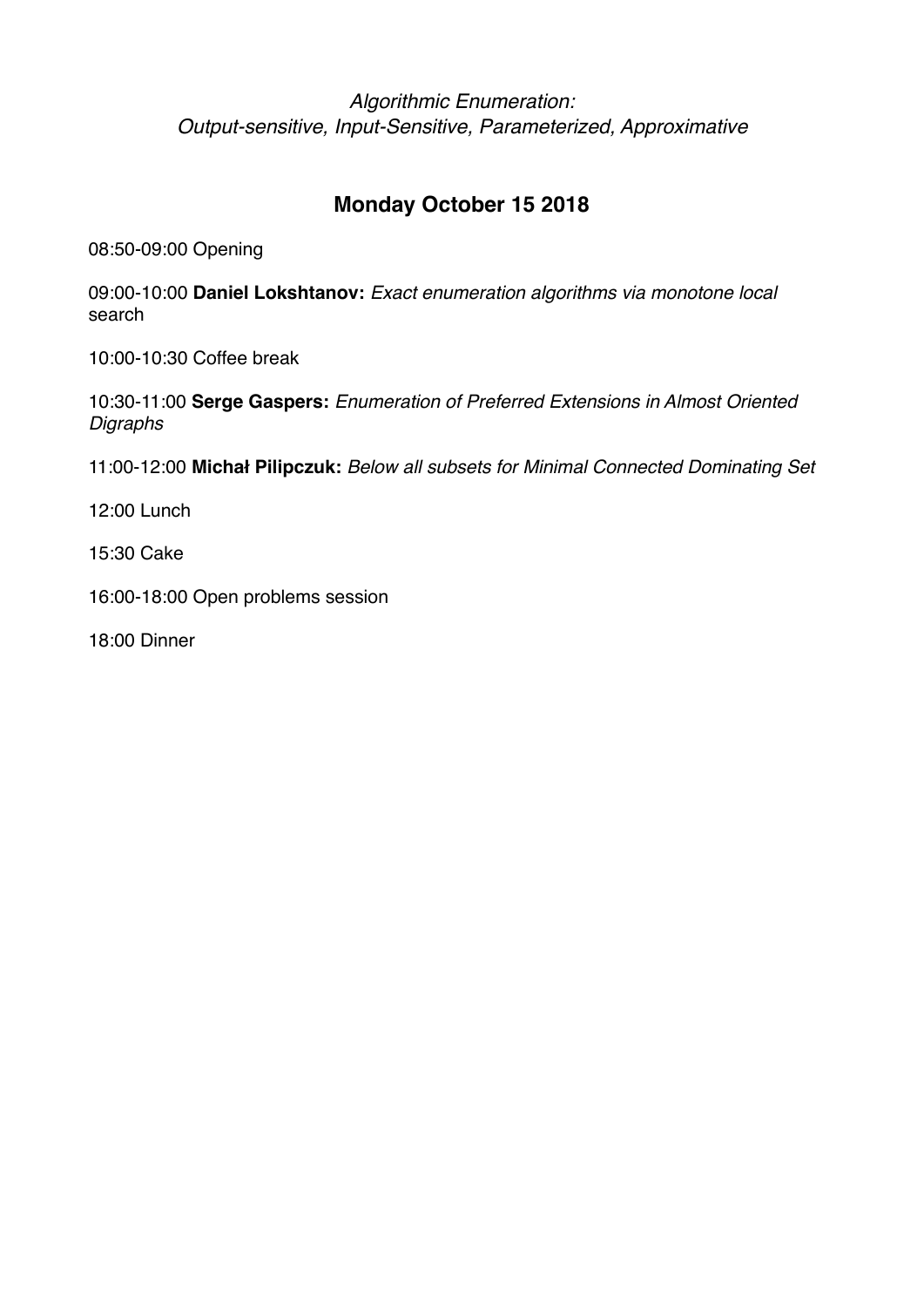# **Tuesday October 16 2018**

09:00-10:00 **Yann Strozecki**: *A panorama of enumeration complexity*

10:00-10:30 Coffee break

10:30-11:00 **Martin Schirneck:** *Efficiently Enumerating Hitting Sets of Hypergraphs Arising in Data Profiling*

11:00-11:30 **Henning Fernau:** *Complexity of extension problems*

11:30-12:00 **Günter Rote:** *The Maximum Number of Minimal Dominating Sets in a Tree*

12:00 Lunch

15:30 Cake

16:30-17:00 **Takeaki Uno:** *How can we use the solutions of enumeration in practice?*

17:00-17:30 **Oscar Defrain:** *Ideal-preferred enumeration of minimal dominating sets*

18:00 Dinner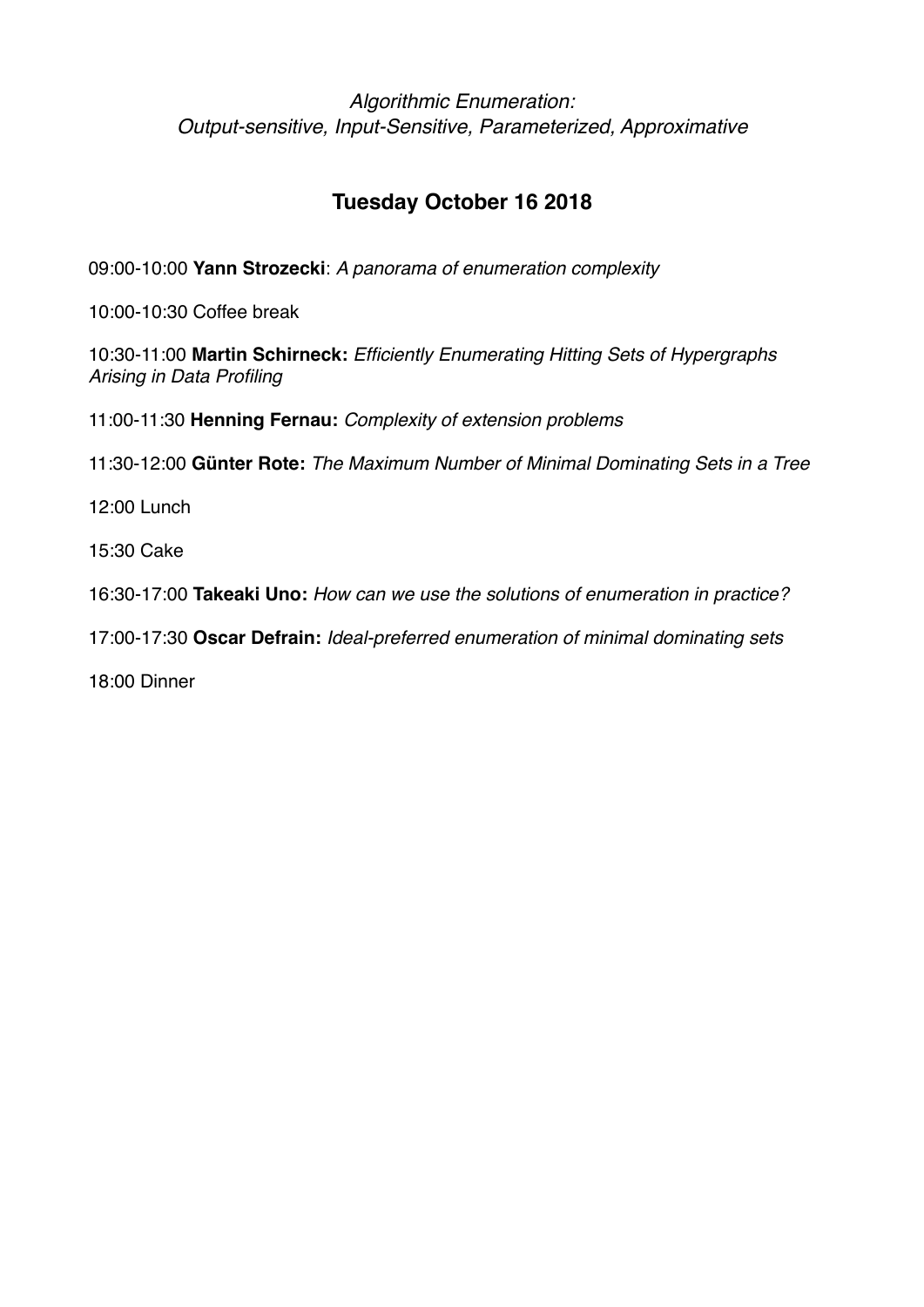# **Wednesday October 17 2018**

- 09:00-10:00 **Heribert Vollmer:** *A complexity theory for hard enumeration problems*
- 10:00-10:30 Coffee break
- 10:30-11:00 **Joao Silva:** *On Solving Enumeration Problems with SAT Oracles*
- 11:00-11:30 **Anne-Sophie Himmel:** *Listing All Maximal k-Plexes in Temporal Graphs*
- 12:00 Lunch
- 13:30 Excursion/Hike
- 15:30 Cake
- 18:00 Dinner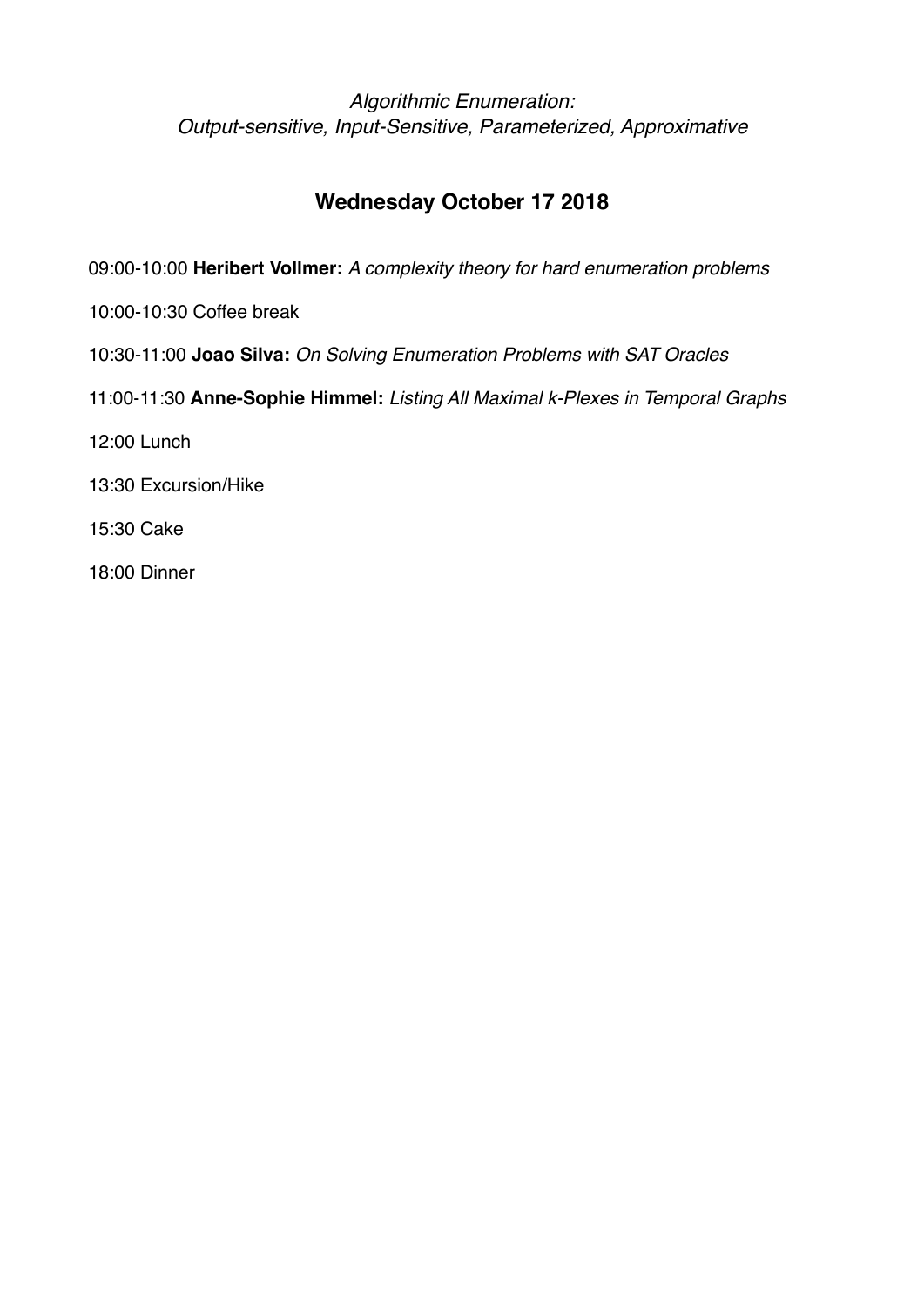# **Thursday October 18 2018**

09:00-10:00 **Khaled M. Elbassioni:** *Enumerating Vertices of Covering Polyhedra with Totally Unimodular Constraint Matrices*

10:00-10:30 Coffee break

10:30-11:00 **Andreas Björklund:** *Modular counting of directed Hamiltonian cycles by enumerating solutions to quadratic equations*

11:00-11:30 **Andrea Marino:** *Node similarity in heterogeneous networks*

12:00 Lunch

15:30 Cake

16:30-18:00 Open/Closed problems session. Intermediate reports.

18:00 Dinner